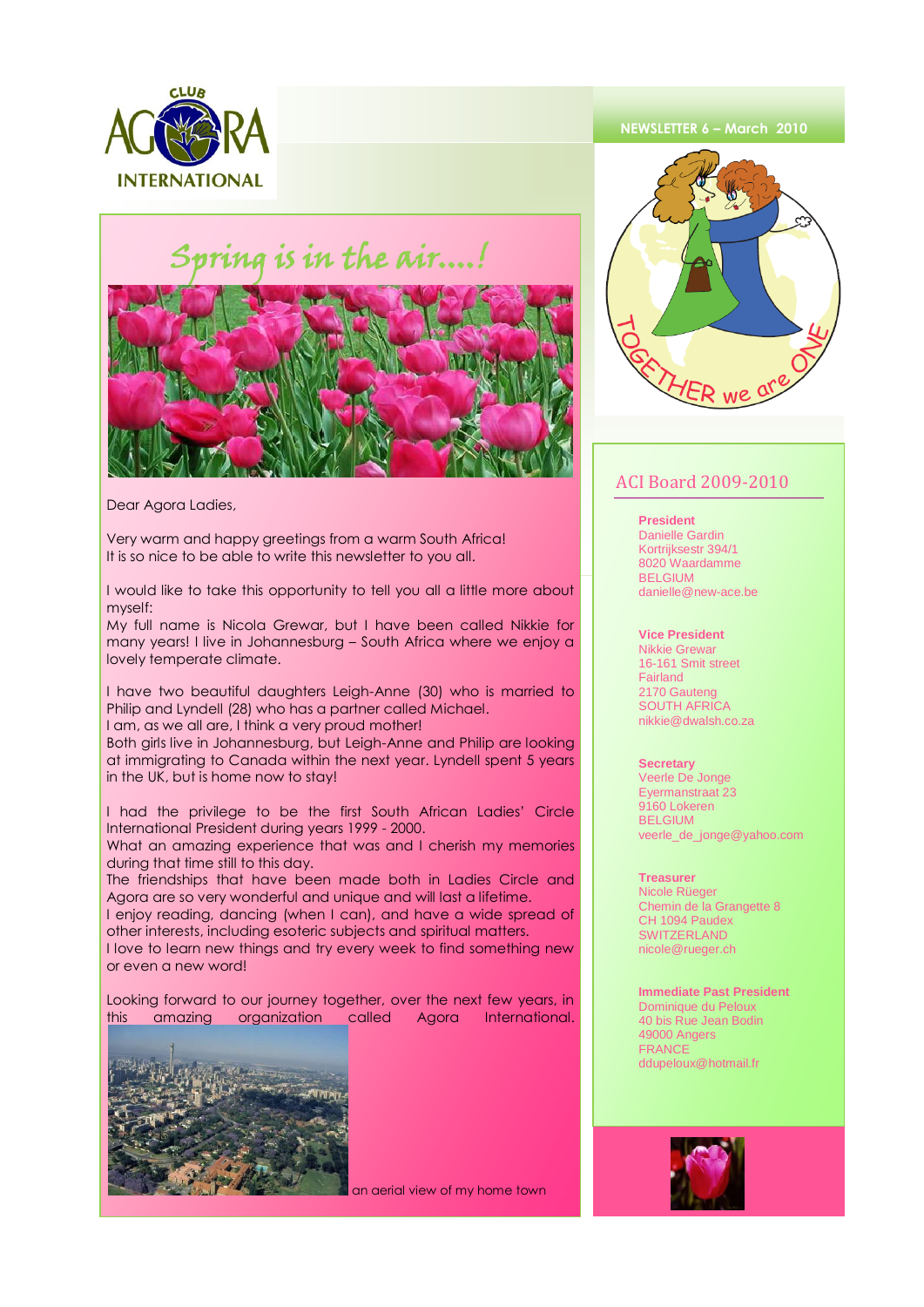

As you all know we had a very productive and special board meeting last month in Lausanne. It is so nice to work *together as one* with good friends.

I have received some articles from various countries and am so pleased that Agora Clubs are doing so well.

Some reports from across the globe :



**AC Seattle in formation** had a nice get together this month for their Christmas/Holiday celebration. They had a lovely appetizer potluck and then had a gift exchange. They have had a couple of fundraisers through a purse party and candle sales.



Well done ladies – looking forward to your charter soon we hope.



The Agora ladies in **The Netherlands** have had a New Year's gathering to with a visit to a famous sculpture museum in The Hague and a chamber –concert , with in the museum itself.





The Agora ladies in **Leman Switzerland** had a very nice end of year function where they made floral decorations for their Christmas tables and shared the evening with their husbands and partners…A most delightful way to end the year.



In **Estonia** the ladies are very busy planning for ACI - AGM in October 2010, thank you ladies in advance for what I know will be a wonderful conference and a great success.

However they are never too busy to plan another very impressive event – namely the organization of Piacere - the festival of French soloists during the 20th week of 2010 in Tallinn.

15 French musicians of classical music will go to Tallinn from Paris to play for this festival under the management of Daniel Glück and Guillaume Emmanuel Eveillard.

Advertising of this huge event will be on screen, TV, Radio and news paper .What a great coup for Agora Club Estonia and great exposure for Agora Clubs all over the world.

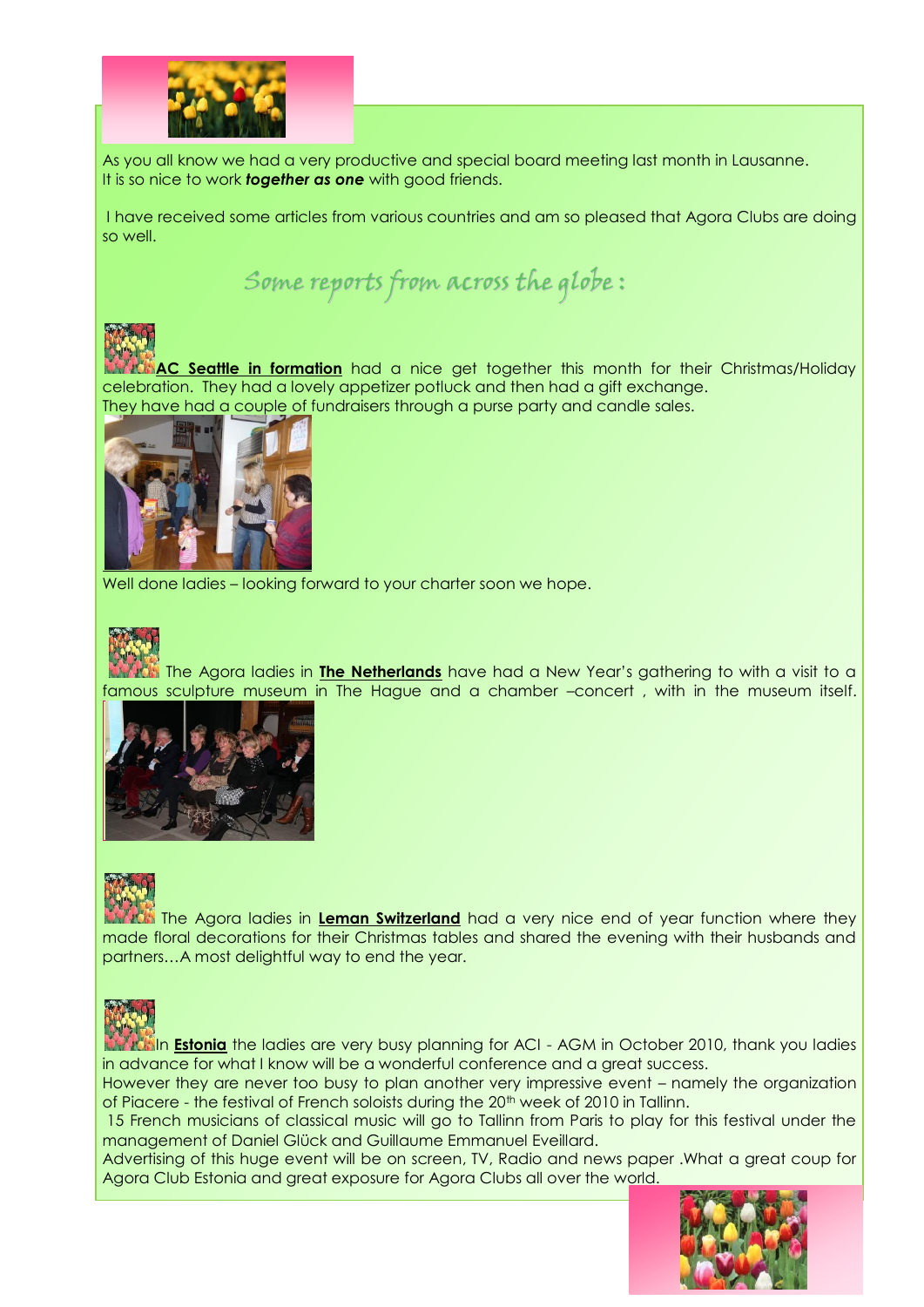

In **AC 7 Lokeren-Waasland** (Belgium) , the girls proved to have their heart at the right place : the club organised a fundraising for Haïti, and offered a cheque of no less then 2500€ to sister Clara Maria, who is working with the Sisters of Mother Theresa in Port-au-Prince. A family member of the sister will hand over the money to her in person !



**Agora Club 2 Lausanne**, also hosted for the first time in November a very successful charity lunch in favor of the association La Feuillere (This organization helps children and teenagers in trouble, who find at La Feuillere, a refuge specialized in helping their needs) in Mont-sur Lausanne. A sum of 11 190 Swiss francs was raised and handed over to this organization. Very well done ladies of Lausanne Agora Club no 2!







Į

On my home front **Agora Club No 1 Amarula**, is planning a wonderful Wellness weekend. They are hosting the weekend up in the mountains not too far from the border with Zimbabwe. Sounds good to me!!

# Your National AGM's are getting closer !

I would like to thank you all for the invitations received to date to all your AGMs.

I am sure that you are all busy with the arrangements for these weekends.

I would like to wish you all wonderful productive and creative meetings and a fun filled time with your fellow Agora (inas)?

Looking forward to hearing how all the meetings went. Enjoy your Agora meetings and socials .

| <b>COUNTRY</b>            | <b>WHERE</b>              | <b>WHEN</b>           | Send wishes to president  |
|---------------------------|---------------------------|-----------------------|---------------------------|
| <b>AC Belgium</b>         | Aarschot                  | 26 June 2010          | amdelsaerdt@skynet.be     |
| <b>AC Estonia</b>         | <b>Talinn</b>             | <b>28 August 2010</b> | lana@webstore.fr          |
| <b>AC France</b>          | <b>Brive La Gaillarde</b> | 5 June 2010           | nouch vaugeois@hotmail.fr |
| <b>AC Tangent Germany</b> | Landau                    | 23-25 April 2010      | baerbelbk@web.de          |
| <b>AC The Netherlands</b> | Eindhoven                 | 5 June 2010           | i.f.peeters@gmail.com     |
| <b>AC South Africa</b>    | <b>Louis Trichardt</b>    | 29 May 2010           | nikkie@dwalsh.co.za       |
| <b>AC Brasov</b>          | <b>Brasov</b>             | 1 May 2010            | doragrigori@gmail.com     |

Dear members, this might just be the time to consider a position in your local or National Board. Don't be afraid to take that jump...**you get SO MUCH in return!**